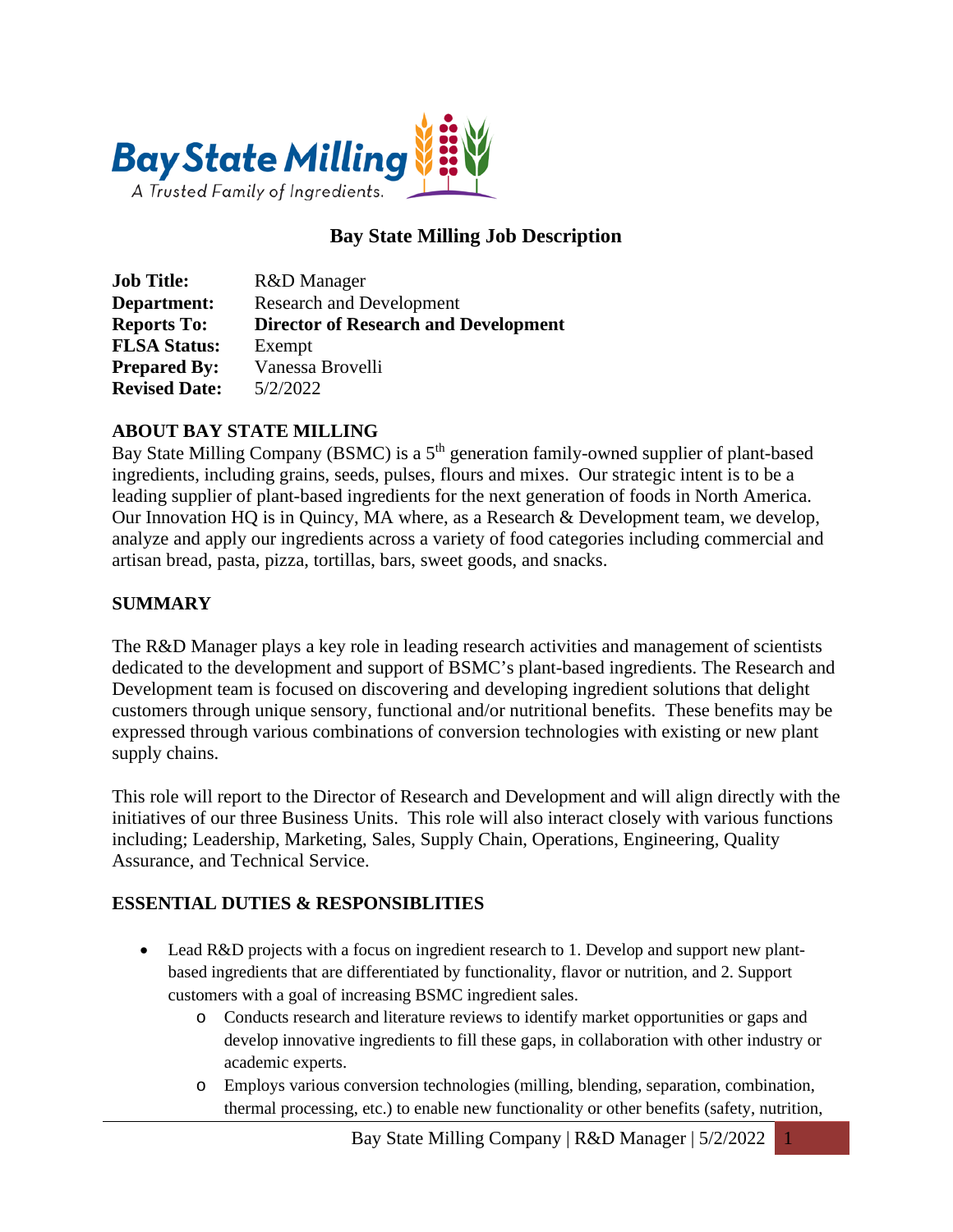flavor) from plant-based supply chains leveraging experimental design and statistical analysis tools.

- o Use various analytical tools and techniques, as well as collaborate with outside analytical labs, to identify and demonstrate functional or nutritional significance of plant-based supply chains to drive marketing value propositions.
- Technical subject matter expert on specific BSMC projects and products.
- Management of two-three scientists or senior scientists, providing learning, growth and development opportunities while managing performance against goals.
- Oversight of the Research and Development laboratories to ensure capabilities and operations are maintained, functional and aligned with evolving business needs.
- Travel within the US and occasionally outside of the US  $(\sim 25\%$  of time) for customer support, plant trials, educational conferences.

# **QUALIFICATIONS**

To perform this job successfully, an individual must be able to perform each essential duty satisfactorily. The skills listed below are representative of the knowledge, skill and/or ability required.

- Excellent internal and external verbal and written communication
- Technical problem solving with plant-based ingredients and foods
- Experimental design and Statistical analysis
- Analytical testing of cereal, seed and pulse-based ingredients and foods
- Clear and accurate documentation of work for IP management
- Cross functional teaming
- Applications development and nutritional knowledge in core plant-based foods (bakery, pasta, snacks) is a plus

Passion for the food industry with clear views on the role of transparency, authenticity, sustainability, and nutrition.

# **EDUCATION and EXPERIENCE**

- Minimum B.S. Degree in Food Science, Bakery Science, Nutrition Science, or Cereal Science from an accredited college or university
- Minimum 10 years of R&D experience, preferably with ingredients in the bakery or plant-based foods space
- Experience in management of technical team members is desired

**PHYSICAL DEMANDS** *the physical demands described here are representative of those that must be met by an employee to successfully perform the essential functions of this job. Reasonable accommodations may be made to enable individuals with disabilities to perform the essential functions.*

While performing this job, this employee is regularly required to be on her/his feet for long periods of time. At other times, it will involve sitting for long periods. This requires the use of hands, fingers, handle or feel objects, tools or controls. This person must be able to talk and hear to communicate with